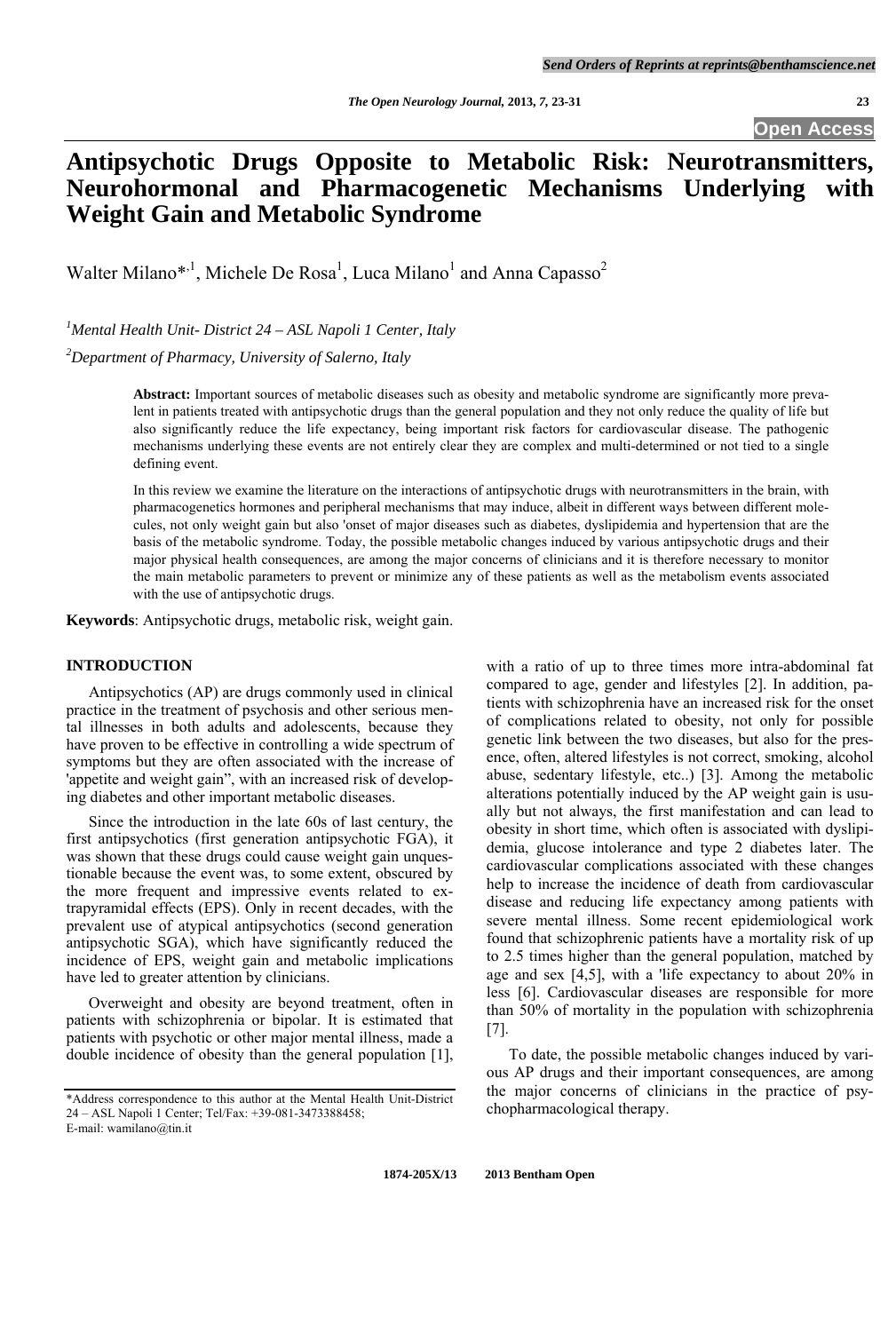# **WEIGHT GAIN**

 Overweight and obesity are clinical conditions that involve an increase in body fat and are currently classified by assessing body mass index (body mass index, BMI). The BMI is a factor that involves not only the variable weight but intersects with variable height. In this way you get a big advantage, because with only one value, you can express two different variables. The BMI is calculated by dividing weight in kilograms with the square of height in meters (kg  $/m<sup>2</sup>$ ). BMI between 18.5 and 24.9 are indicative of normal, between 25 and 29.9 are indicative of overweight and over 30 shows obesity [4].

 The condition of overweight, especially obesity, significantly reduces life expectancy because it is associated with major diseases, both physical and psychological. Obesity increases the risk of developing diabetes, arthritis, respiratory diseases, cancer, metabolic syndrome, stroke and cardiovascular disease [5]. Obesity, especially the increase in visceral fat in the abdomen, was significantly associated with insulin resistance that causes abnormal glucose metabolism, increased triglycerides, increased low-density lipoprotein (LDL), hypertension, abnormal coagulation which, together, induce a marked increase in coronary risk [6, 7]. Also, many evidences of the literature, shows that obesity is associated with depression (in the U.S. among obese women, the incidence of depression is considered to be around 35%), decreased self-esteem, guilt, shame and increase the social stigma which, of course, reduces the perceived quality of life  $[8, 9]$ .

 The use of antipsychotic drugs, including SGA, can commonly cause weight gain, several studies have evaluated the 'incidence between 50 and 80% of patients [10], with a weight gain estimated at approximately 10% [10]. As the AP class of drugs is quite heterogeneous, the effects on weight gain is quite variable between different agents [11].

 The Consensus Development Conference on antipsychotic Drugs and Obesity and Diabetes, comparing various evidences of the literature on the metabolic effects of the AP, found that clozapine and olanzapine are more closely linked to weight gain, followed by risperidone and quetiapine, and ziprasidone and aripiprazole may induce little or no weight gain [12].

 A recent meta-analysis by Steven Leucht *et al*. [13] compared haloperidol, a FGA, with several SGA and found that clozapine, olanzapine and sertindole induced a greater increase in weight over 3 kg haloperidol.

 The National Institute of Mental Health, in a large observational study, randomized controlled trial (CATIE), lasting 18 months, showed that patients treated with olanzapine had taken an average of 4.3 kg, those treated with risperidone 0, 36 kg, 0.50 kg while those patients treated with quetiapine and ziprasidone perphenazine had lost respectively 0.91 and 0.73 kg [14].

 A significant factor in increasing susceptibility to weight gain induced by AP was found to be the onset of the disease. The European First Episode Schizophrenia Trial (EUFEST) [15], a study of schizophrenic patients over a year on the first episode of illness, showed a marked weight gain during treatment with AP. Olanzapine induced an increase of 13.9 kg, 10.5 kg of quetiapine, ziprasidone of 4.8 kg while the haloperidol of 7.3 kg.

 Significant weight gain was shown in another trial, randomized, double-blind, lasting about one year, first-episode patients treated with some of the most widely used EMS, the comparator of Atypical in First Episode of Psychosis ( CAFE ') [16]. Weight gain was assessed through a valid clinical indicator: weight gain of more than 7% from baseline. With almost 80% of olanzapine-treated patients has exceeded 7% of initial weight compared with 58% of the risperidone group and 50% of the quetiapine group. Even a recent study [17] showed a marked weight gain in patients with a mean age of 27 years, drug-naive first-episode psychosis was treated with AP. On 128 patients treated with haloperidol, olanzapine and risperidone in 12 weeks of treatment, there was an average increase of 5.7 kg (3.8 kg with haloperidol, olanzapine 7.5 kg and 5.6 kg with risperidone).

 The mechanism by which AP induces weight gain is complex and multi-determined, or are deemed to be necessary social conditions that contribute together, rather than a single triggering event.

 Basically, the AP determined, through various mechanisms and then try to analyze in detail, increased appetite, and then the food-intake and a reduction, albeit modest, energy consumption [18].

 Weight gain induced by AP could also show considerable individual variability, even in patients taking the same drug. Of course, the different lifestyles of individual patients is an important but not decisive by itself, several other conditions may become predisposing to weight gain.

 Various clinical parameters can be used as possible predictors of weight gain. Among these may include the dosage and duration of treatment, the period of illness, age, sex, race, smoking, environmental factors, genetic factors and the deviation from normal (BMI) and premorbid before the beginning of treatment [19]. In fact, subjects with lower BMI tend to gain weight to a greater extent than patients who are already overweight or obese before treatment [20]. In addition, younger patients, especially women, the first psychotic episode, seems particularly vulnerable to increased APinduced weight gain [18-20] The use of other drugs (some mood stabilizers, antidepressants and benzodiazepine drugs among the general or common use of drugs such as steroids, estrogen progestin, antihistamines, etc.) in association with the AP was also associated with greater weight gain than the monotherapy [21]. Of course, the interactions between different molecules, doses used, the severity of underlying disease and comorbidities make complex issues and analysis of observed data.

 Drug interactions of AP, are the levels of the central nervous system (hypothalamus and brain stem in particular) that in the suburbs, with some neurotransmitters, neuropeptides and hormones (eg insulin, ghrelin, leptin and other adipokines), determine an imbalance of the neuroendocrine network control energy homeostasis and body weight.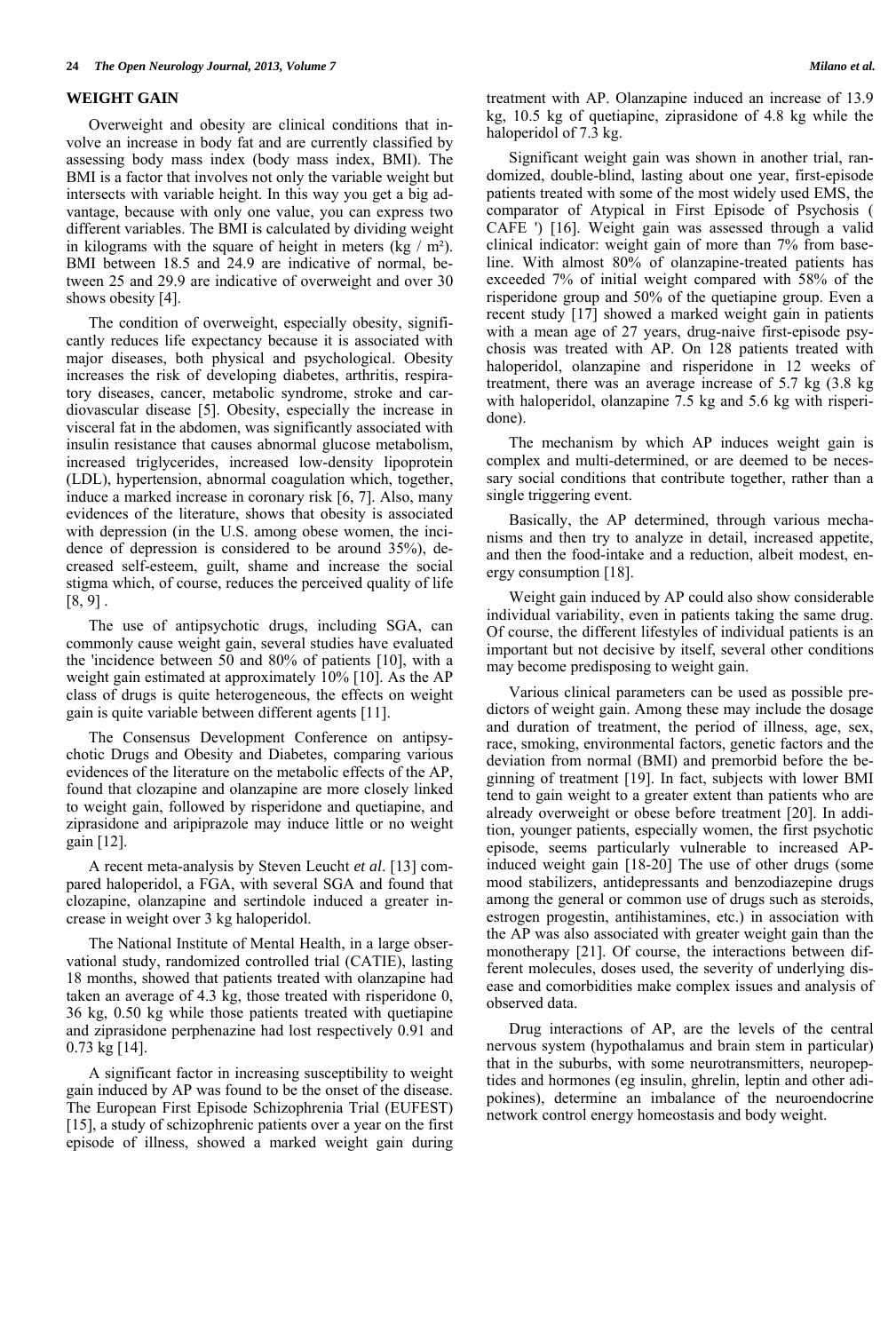#### **Antipsychotic Drugs Opposite to Metabolic Risk** *The Open Neurology Journal, 2013, Volume 7* **25**

# **MECHANISMS OF ACTION OF AP ON NEURO-TRANSMITTERS**

 The clinical effect of AP is manifested by modulating the action of neurotransmitters and interacting with their membrane receptors. Binding to dopamine D2 receptors (both antagonism of partial agonism) is at the time is essential for the effectiveness of antipsychotic and it is the only mechanism common to all AP approved by various international regulatory bodies. However, as we know, the AP is a very heterogeneous class of drugs with multiple actions on different receptors, such as serotonin, muscarinic, histaminergic and noradrenergic and with different degrees of affinity.

 The receptors are those most associated with increased weight serotonin 2C (5-HT2C), histamine 1 (H1) and H3 autoreceptors and also the D2 dopamine receptor, although little has been studied from this point of view. In fact, the blockade of D2 by the AP can alter energy metabolism, either by altering the signaling that reduce the physical activity [22]. The antagonism by the AP on all of these receptors at central level, causes a marked increase in food-intake through an increase in appetite and reduced ability to perceive the feeling of satiety [11,12].

 Studies in animal models, mice knocked out for 5HT2C receptor gene, have provided interesting results because they simulated the effect of pharmacological blockade of these receptors resulting in these animals a state of hyperphagia, which further results in obesity and chronic hyperinsulinemia [23].

 Furthermore, the antagonistic action of AP on H1 and H3 receptors are present on the arcuate and paraventricular nuclei of the hypothalamus. The mediated activation of second messenger adenosine monophosphate kinase (AMPK), not only increases the appetite by stimulating the streets orexigene through the 'activation of age-related protein (AgRP), but also by inhibiting the ability of the anorexigenic leptin in the hypothalamus [12, 13, 20]. To control the complex mechanism, other receptors appear to be involved, albeit to a small extent, such as alpha-adrenergic receptor  $1\alpha$  [21] and sterol regulatory element binding protein (SREBP).

 The SREBP transcription factors are important regulators for cell biosynthesis of cholesterol and triglycerides. Both the SGA and FGA seem to activate the system of SREBPcontrolled lipogenesis in human hepatocytes [13, 24]. Although muscarinic receptors 3 (M3) are involved in increasing weight gain induced by AP, albeit indirectly. In fact, the blockade of M3 receptors in the pancreatic beta cell, mostly due to the SGA, induces alterations in glucose metabolism due to reduction in insulin secretion and increased insulin resistance [25,26]. The different receptor profiles of the various AP account for the different skills that individuals possess AP drugs induce weight gain. Both clozapine to olanzapine, more drugs involved in increasing the weight, are characterized by a higher affinity for H1 receptors and 5- HT2C. Risperidone, which has a lower affinity for H1 receptors and 5-HT2C, is less involved in inducing weight gain. Ziprasidone, conversely, is a potent 5-HT1A receptor agonist and 5-HT2C receptor antagonist and a modest effect on

weight may be interpreted through the inhibition at the synaptic re-uptake of serotonin and norepinephrine [14]. Aripiprazole, however, has a peculiar action of D2 receptor partial agonist and 5-HT1A. The essential neutrality of action on the weight is attributable to the modest affinity for H1 receptors and 5-HT2C [15].

# **NEUROHORMONAL MECHANISMS OF ACTION OF THE AP**

 Many studies have shown that the AP, in particular SGA, more strongly implicated in increasing weight, can cause alterations of the neuroendocrine network that controls appetite, food-intake and the perception of satiety. The data in the literature, at the time, show a predominant involvement of insulin, leptin, adiponectin, orexin, ghrelin and prolactin.

#### **Insulin**

 It has long been known as the evidence of abnormal carbohydrate metabolism in patients with schizophrenia, regardless of use of AP drugs. Careless lifestyles, often in these patients, such as smoking, low physical activity, nutrition unfairly, etc. may promote abnormal glucose metabolism. Recent research has shown that the very presence of schizophrenia may contribute to the onset of decreased sensitivity to insulin. In a large cohort of first-episode schizophrenic patients, drug-naive, compared with a control group, was detected not only a higher prevalence of impaired glucose tolerance (IGT), but also significant differences between patients and controls for the levels of insulin, both fasting and two hours after oral glucose load [26]. In other studies [27,28], patients in the first episode and drug-naive, showed alterations in insulin levels and glucose metabolism.

 In addition, several studies have found that the AP pharmacoepidemiology, both first-and second-generation, interfere with the release and biological function of insulin, favoring the emergence of not only alterations of carbohydrate metabolism but also the regulation of food control [29].

 Insulin, protein hormone secreted by beta cells of the islets of Langerhans in the pancreas, is a key hormone in regulating metabolism and energy, acting, in fact, not only on carbohydrate metabolism but also on the proteins and lipids. For all mammals, including humans, insulin is the main anabolic hormone because all the energy accumulation process Members are subject to its regulation.

 The insulin-binding receptor on the membrane of target cells give off a cascading series of reactions, starting from the cell membrane and involve the entire cell. Such reactions invest the metabolism of all major food components (carbohydrates, lipids and proteins), electrolyte (sodium and potassium) and enzymatic organism, with the final effect of reducing the concentrations in the blood compartment in favor of the intracellular. Insulin acts on carbohydrate metabolism by facilitating the passage of glucose from the blood to cells and thus has a potent hypoglycemic action, favoring the accumulation of glucose as glycogen (glycogen) in the liver and blocking the breakdown of glycogen to glucose (glycogenolysis). On protein metabolism, insulin promotes the passage of amino acids from the blood cells by stimulating protein synthesis and inhibiting neoglucogenesis (formation of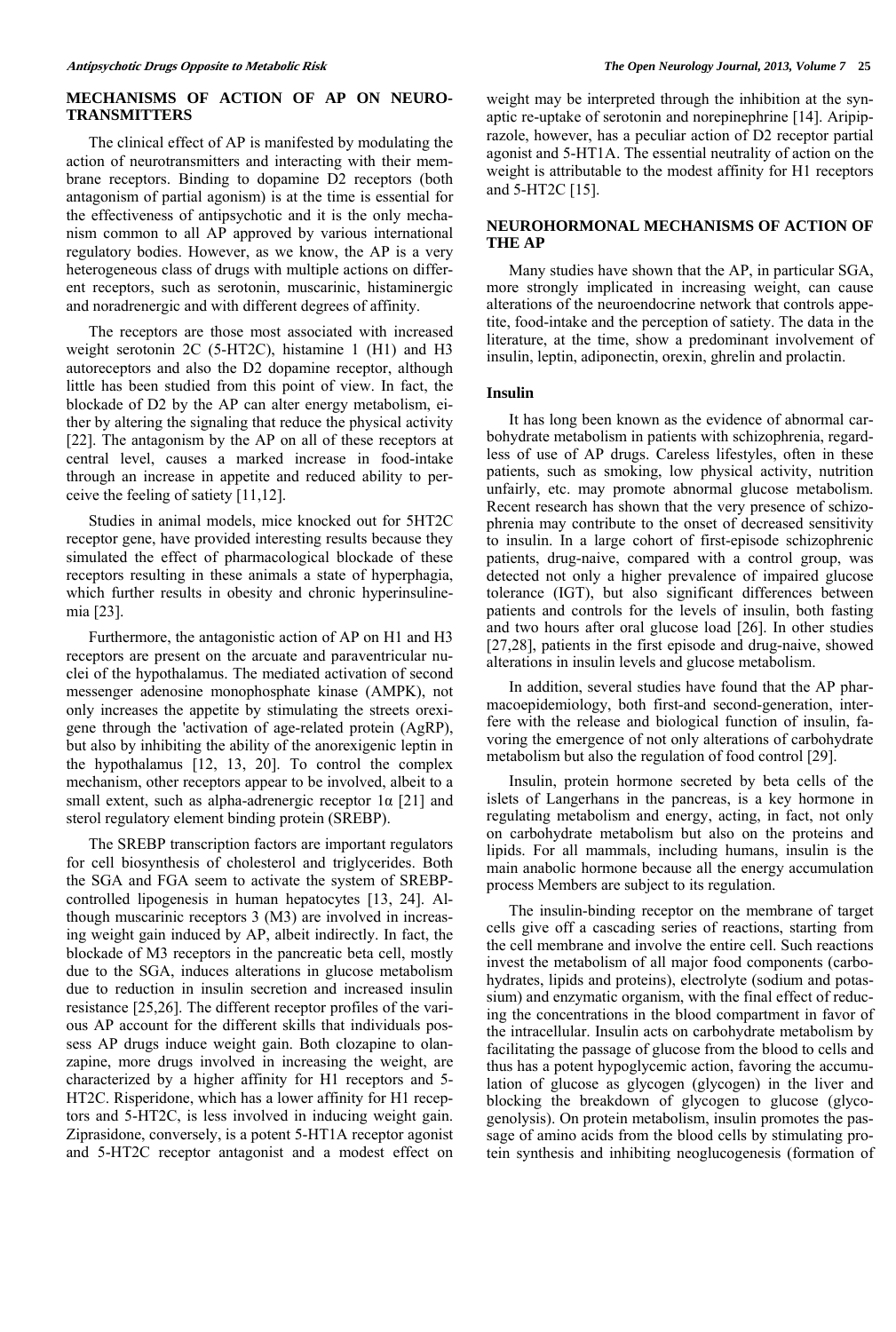glucose from certain amino acids) [30]. Finally, acting on lipid metabolism favoring the passage of fatty acids into cells, insulin stimulates the synthesis of fatty acids from glucose and amino acid in excess and inhibits lipolysis by stimulating lipoprotein lipase (LPL) and hormone-inhibiting lipase sensitive (HSL) and therefore, in conclusion, would support the use of fatty acids for energy. In addition, the interaction between 'insulin and leptin can modulate, at the central level, the signals from the periphery of energy storage, affecting the food-intake [31].

 AP drugs have the potential to interfere with the function of 'insulin, not only indirectly by interacting with various neurotransmitters involved in the regulation of carbohydrate metabolism but also through a direct action on pancreatic beta cells and the production of' insulin [32-34], with increased adiposity, hepatic insulin resistance with consequent reduction of hepatic gluconeogenesis which is the main source of endogenous glucose production and, finally, beta cell dysfunction. Insulin resistance is the condition in which exposure to a given amount of insulin, which is structurally and functionally normal, evokes a biological response to the expectation of less. Insulin resistance in various trials, coupled with the use of AP drugs during treatment for schizophrenia. The hyperinsulinemia may be considered as the expression of insulin in plasma.

 It is interesting to note that some SGA, such as olanzapine and clozapine, can induce insulin resistance irrespective of their effects on weight gain. In particular, in patients treated with olanzapine was found a marked insulin resistance than non-psychiatric controls and those treated with risperidone and FGA, regardless of BMI [35-36]. Insulin resistance, the centrality of the body anabolic effect of insulin on mechanisms, is not only associated with alterations of glucose metabolism but also with increased levels of triglycerides (TG) plasma, reduced HDL cholesterol, increased blood pressure, increased clotting factors and inflammatory markers.

 The overweight and obesity can increase insulin resistance.

# **Leptin**

 Leptin is a protein hormone synthesized by adipocytes of adipose tissue and is one of the main hormones involved in the regulation of energetic input. Leptin, after being released into the bloodstream, passes the blood-brain barrier and binds to specific receptors in the ventral medial nucleus (VMN) of the hypothalamus. Binding to neurons in the VMN leptin signals the brain that the energy level stored in adipose tissue is sufficient, and then induces the subjective feeling of satiety. This mechanism is mediated through inhibition of the neuropeptide Y (NPY), which is the most powerful orexigen in the brain and also has an effect of leptin on regulation against it. Leptin is also directly related to the regulation of insulin and glucose, and is involved in the control of 'insulin-sensitivity [23,25]. Some studies have shown that the use of AP significantly increases blood levels of leptin [31-37]). In addition, recent studies have shown a direct effect of leptin on dopamine neurons in the ventralsegmental area (VTA) [38]. The increase of leptin appears to be a consequence rather than a cause of weight gain induced by AP. Thus, presumably leptin plays an important role in keeping the weight gain rather than being the primary cause. Furthermore, it was also reported that the AP can promote a state of leptin resistance [39] which, similarly to insulin resistance, a condition that would cause an inadequate response to mechanisms of biological control food intake. Also, leptin is involved in the regulation of body fat distribution and, therefore, the use of AP, involving the regulation of leptin signaling would promote the increase of the deposition of visceral fat [30]. Probably, there are genetic variants of the receptor for leptin, which may predispose individual patients to treatment with AP, which results in increase weight gain [24-32].

#### **Adiponectin**

 Adiponectin is a circulating peptide released by adipocytes and has anti-inflammatory and antiatherogenic properties and is involved in regulating fat oxidation in lipid metabolism and improving insulin sensitivity [40]. The insulinsensitizing effect of adiponectin is mediated by an increase in fatty acid oxidation, decreased hepatic glucose production, increased 'uptake of glucose by enhancing insulin signaling by stimulating the Insulin Receptor Substrate 1 (IRS-1 ), which transduces the insulin signal to multiple cellular effectors [41]. Recent data [42,43] seem to indicate thatAP, in particular olanzapine, reduce the production of adiponectin and thus its protective function, either indirectly by promoting weight gain or directly by interacting metabolism adiponectin by adipocytes.

#### **Ghrelin**

 Ghrelin is a polypeptide hormone produced by the cells of the fundus of the stomach that interacts with neurons in the arcuate nucleus, and ventromedial hypothalamus stimulates appetite in significantly reducing the fat and facilitates the oxidation of fatty acids. It also plays an active role in the homeostasis of sugars and insulin secretion, with a negative feedback mechanism. Ghrelin levels rose before meals and decrease after about an hour and seen as complementary to leptin, so much so that the circulating blood levels of ghrelin correlated negatively with leptin and BMI.

 In addition, ghrelin potency stimulates the secretion of growth hormone from anterior pituitary [44].

 The currently available data are still conflicting but are moving decisively towards the hypothesis that AP drugs, in particular SGA olanzapine, stimulate the release of ghrelin, and not only its effect orexizant but also, simultaneously, its ability to inhibit the anorectic pathways at the central level [25,26,31,32]**.** 

 A small number of neurons located in the lateral hypothalamic / perifornical and member of the production and release of a peptide called orexin that is positively involved in the regulation of body weight control. The AP further involved in inducing weight gain appear to activate these neurons by stimulating the release of orexin [45] and hence increase appetite.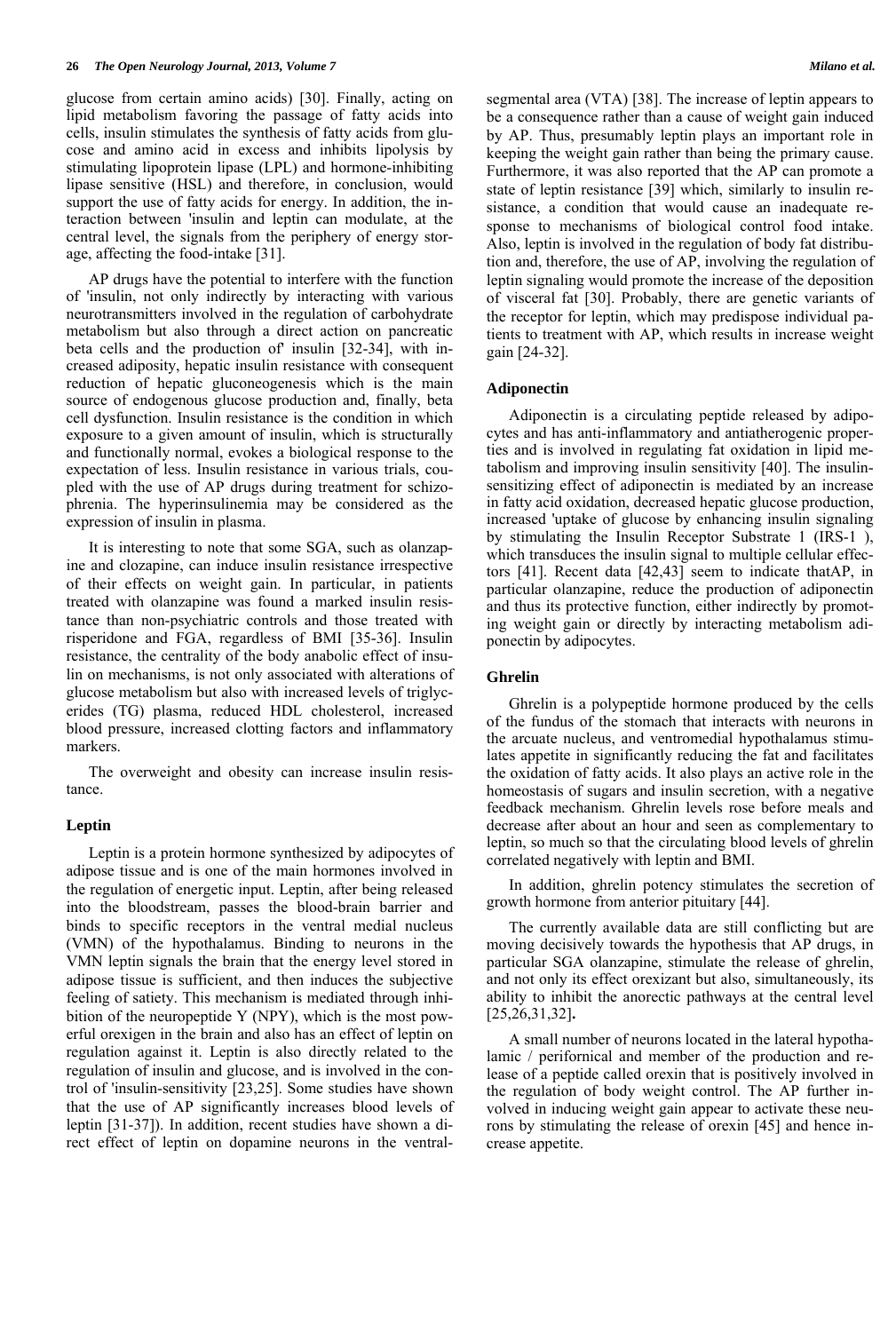#### **Antipsychotic Drugs Opposite to Metabolic Risk** *The Open Neurology Journal, 2013, Volume 7* **27**

# **Prolactin**

 Among the hormones involved in increasing farm hyperprolactinemia induced by the AP also plays an important role. The increase in circulating levels of prolactin alters the sensitivity and insulin-induced hypogonadism that increases adiposity [41].

# **PHARMACOGENETIC**

 It is of common evidence in clinical practice, which in some patients are more susceptible than others to gain weight during treatment with AP. In some patients, in fact, weight gain may begin after a few rounds of initiation of therapy and is irreversible, even after reducing the dose or switching to other drugs. This finding underlines the hypothesis of a genetic susceptibility factor that favors the clinical expression of AP-induced weight gain. Several studies have suggested that a single nucleotide polymorphism (SNP single nucleotide polymorphism) of 5-HT2C receptor  $(-759 \text{ T} / C)$  gene HTR2C) is associated with increased susceptibility to weight gain and metabolic syndrome induced by AP [33]. A meta-analysis of eight studies showed that patients treated with AP, carrying the C receptor 5HT2C had more than twice a risk of weight gain significantly  $(≥ 7%$  of initial weight) than carriers of allele  $T$  [46]). Some studies ([47,48] on a large cohort of the population, have linked obesity to carry the C also present in the general population and therefore the use of AP, in carriers of this polymorphism, can speed up or increase the ' weight gain, which tends to have favor this change in gene expression. It has also been suggested that the polymorphism of 5-HT2C receptor induces a reduction of the anorectic effect of leptin in the hypothalamus [34].

 In addition, other recent works have shown that polymorphisms transporter serotonin (SERT), such as the presence of the short allele, are associated with weight gain induced by olanzapine which is significantly higher compared with control patients [35]. In addition to these there are several candidate genes to increase susceptibility to the increase in metabolic diseases favored by treatment with AP and the current genomic studies of the drug have estimated them around 300 genes [36].

 The results of linkage studies and genome-wide affect specific genes, such as the promelanin concentrating hormone (PMCH), the polycystic kidney and hepatic disease 1 (PKHD1), the peptidylglycine  $\alpha$ -amidating monooxygenase (PAM) and endocannabinoid receptors. Others include the α2a adrenergic receptor gene (ADRα2a), for leptin, ghrelin, for TNF to adiponectin, for the G protein and the D2 receptor [13, 36-38]. In a recent study was found a significant relationship between the polymorphism (DRD2-141C Ins / Del) for the section that affects the gene transcription of the dopamine D2 receptor and weight gain induced by AP [49].

 Patients treated with AP (randomized between risperidone and olanzapine), carriers of the DRD2 Del, i.e. without nucleotide in that position, compared with patients homozygous instead of Ins / Ins, presented a weight gain of about 6 pounds at six weeks and about 15 pounds at the sixteenth week of observation.

 In addition, a single nucleotide polymorphism of the adrenergic receptor gene (ADRA1A), is implicated in increased vulnerability increased AP-induced weight gain, particularly in young women (40). Some gene variants appear to be involved in metabolic drug-induced AP, as MEIS2 a polymorphism that increases abdominal circumference, which is one of the most significant indicators for intraabdominal adiposity [50]. Conversely, a polymorphism of the cannabinoid receptor (CNR1 rs806378) was associated with a particular resistance to weight gain induced by AP. Patients carrying this allele gained about 2.2 kg less during treatment with clozapine or olanzapine compared to patients who are non-carriers [39].

# **METABOLIC SYNDROME**

 The metabolic syndrome (MS) is defined as a constellation of interrelated risk factors, which confers an increased risk for the development of stable hypertension, diabetes mellitus type 2 and cardiovascular diseases. The criteria for the MS diagnosis include a number of factors such as high blood glucose, atherogenic dyslipidemia, characterized by substantial levels of triglycerides and low HDL cholesterol levels which tends upward of systolic and diastolic blood pressure and abdominal obesity [51]. The increase of fat deposited in the abdomen is an important risk factor for obesity-related diseases. The measurement of waist circumference (waist circunference: WC), with values greater than 102 cm and 88 cm in males and females, significantly correlated

|                                         | <b>ATP III</b><br>(3 Out of 5 Criteria Required) | <b>ATP III A</b><br>(3 Out of 5 Criteria Required) | <b>IDF</b><br>(Waist Plus 2 Criteria Required) |
|-----------------------------------------|--------------------------------------------------|----------------------------------------------------|------------------------------------------------|
| Waist (cm)                              | M > 102, F > 88                                  | M > 102, F > 88                                    | M > 94, F > 80                                 |
| <b>Blood Pressure</b>                   | $>130/85*$                                       | $>130/85*$                                         | $>130/85*$                                     |
| $HDL$ (mg/dl)                           | M<40, F<50                                       | M<40, F<50                                         | $M<$ 40, F $<$ 50                              |
| Triglycerides<br>$(>150 \text{ mg/dl})$ | >150                                             | >150                                               | >150                                           |
| Glucose $(mg/dl)$                       | >100                                             | >100                                               | >100                                           |

**Table 1. Diagnostic Criteria for Metabolic Syndrome** 

ATP-Adult Treatment Protocol; IDF International Diabetes Federation

\*or treated with antihypertensive medication; or treated with insulin or hypoglycemic medication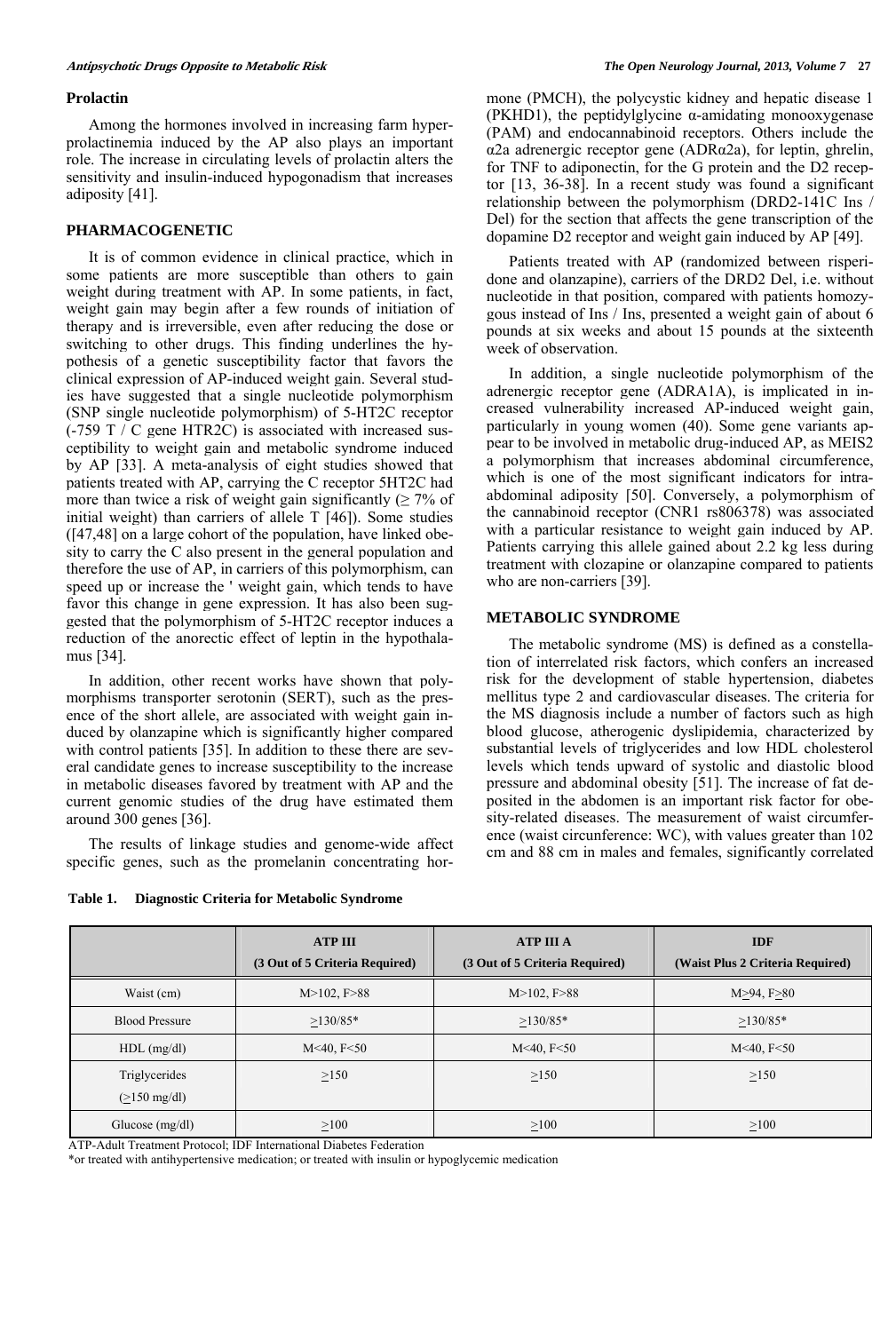with increased cardiovascular risk [52-54]. Individuals with MS also have clinical and biochemical changes, as with prothrombotic and pro-inflammatory [46].

 The criteria, defined and internationally accepted standards for the diagnosis of metabolic syndrome are summarized in Table **1**.

 The values most widely used are those proposed by the Adult Treatment Panel III of National Cholesterol Education Program (ATP - NCEP III) in 2001 and revised in 2003 [43].

 It is important to stress that it is not necessary that an order established a state of frank diabetes or obesity or a major dyslipidemia or hypertension net for the diagnosis of MS, but it is sufficient, as shown in the table, the presence, at the upper limits of normality, at least three of these clinical indices.

 It is believed that three pathogenic mechanisms have a substantial role in determining the development of MS:

 1) insulin resistance (or low insulin sensitivity) or the medical condition in which insulin exerts a biological effect of lower than expected;

 2) the accumulated fat, especially visceral, with its functional disorder of adipose tissue, with a change in the production of hormones released by adipocytes, called adipokines (leptin, adiponectin, TNF, IL1, IL 6, apolipoprotein E, angiotensinogen , PAI-1, etc..), which strongly influence the glucose and lipid metabolism;

 3) the production of a number of factors from the liver, vascular and immunological [44].

 The increase in free fatty acids (FFA) in the circulation, secondary to an alteration of lipid metabolism plays an important role in the pathogenesis of insulin resistance through a specific blocking action on the signal transduction of insulin. In addition, increased blood concentrations of FFA, promotes oxidative stress, inflammatory status and an alteration of vascular reactivity that further contribute to insulin resistance [55].

 MS is a disease quite common in the general population and the prevalence varies according to BMI, age, gender and ethnicity. Population studies [56], based on the Third National Health and Nutrition Examination Survey (NHANES III), the United States has assessed its impact on the whole about 22% of the general population and over 60% in the obese population (BMI> 30). In Europe and in Italy the incidence of MS is slightly lower. MS is considered to be the most common cardiovascular risk factor in the Western world and in many developing countries, in fact, it is characterized by the simultaneous presence of several risk factors that directly contribute to the development of 'atherothrombosis and is associated with twice the risk for cardiovascular events and up to 5 times higher for developing type 2 diabetes. Moreover, this risk increases progressively and linear in relation to the number of elements that characterize the SM present in the individual patient [7, 45, 57]). The association between severe mental illness such as schizophrenia and bipolar disorder, with the onset of MS is largely known for several years, but some recent reviews have clearly shown , this association [54, 58-60].

 De Hert *et al*. [47], in a review of 38 studies published between 2003 and 2008 showed that the incidence of MS is two to three times higher in schizophrenic patients than the general population.

 Meyer and Stahl [48], in a review of 11 studies reported not only a significant presence of MS in patients with chronic schizophrenia but also that the MS has an earlier onset in patients with schizophrenia than the general population.

 In addition, in the study by CATIE [49], about a third of the patients had observed the criteria for MS at baseline. In a recent trial [50] schizophrenic patients followed up between 2000 and 2006, treated with SGA, were compared with schizophrenic patients followed between 1984 and 1995, treated with FGA, and it was found that the incidence of MS SGA, 27.8% vs 9.8% was significantly higher.

 Finally, several studies [51, 52] have shown that children and adolescents treated with AP, are at increased risk of developing MS and weight gain, compared to adult patients who are taking the same drugs. Of course the use of AP drugs, not only causes weight gain, visceral adiposity but also promotes the incidence of MS in these patients. Recently [30] significantly increased adiposity, both subcutaneous and intra-abdominal, as assessed by MRI in a group of drug-naive schizophrenic patients, followed for 10 weeks treatment with AP was reported.

 However, in approximately 25% of patients treated with AP, without weight gain or marked visceral adiposity, MS was present, suggesting a direct link between the metabolic action of drugs AP and the presence of SM [53].

#### **CONCLUSION**

 Many psychoactive drugs are able to induce weight gain and are capable of inducing significant metabolic diseases. APs are certainly in this respect, the drugs most involved and most studied.

 Overall, the data collected from the international literature, especially in the last decade, suggest that metabolic abnormalities in patients with severe mental illness and thus increase the risk of developing cardiovascular disease associated with it, which is linked to a number of concomitant risk factors, such as: an individual's genetic vulnerability, the very presence of underlying psychiatric illness etc., to assume genetic links; incorrect lifestyles and not the least, the use of drugs such as AP. Despite much research, carried on acute shortage of patients, the mechanisms underlying these events are not yet entirely clear, even to the obvious complexity of these networks, linked to the substance for the survival of the species, such as control of 'feeding and energy balance. The key mechanisms appear to be related to alterations in the regulation of the perception of hunger / satiety and energy homeostasis, and involve both receptors in the hypothalamus, 2c 5HTC for serotonin, histamine H1, for endocannabinoids and dopamine transmission and alphaadrenergic, and hormones, neuropeptides and their receptors that control airway and peripheral orexigene and anorexigenic. Moreover, the presence of several polymorphisms and some genes that control the synthesis of certain receptors or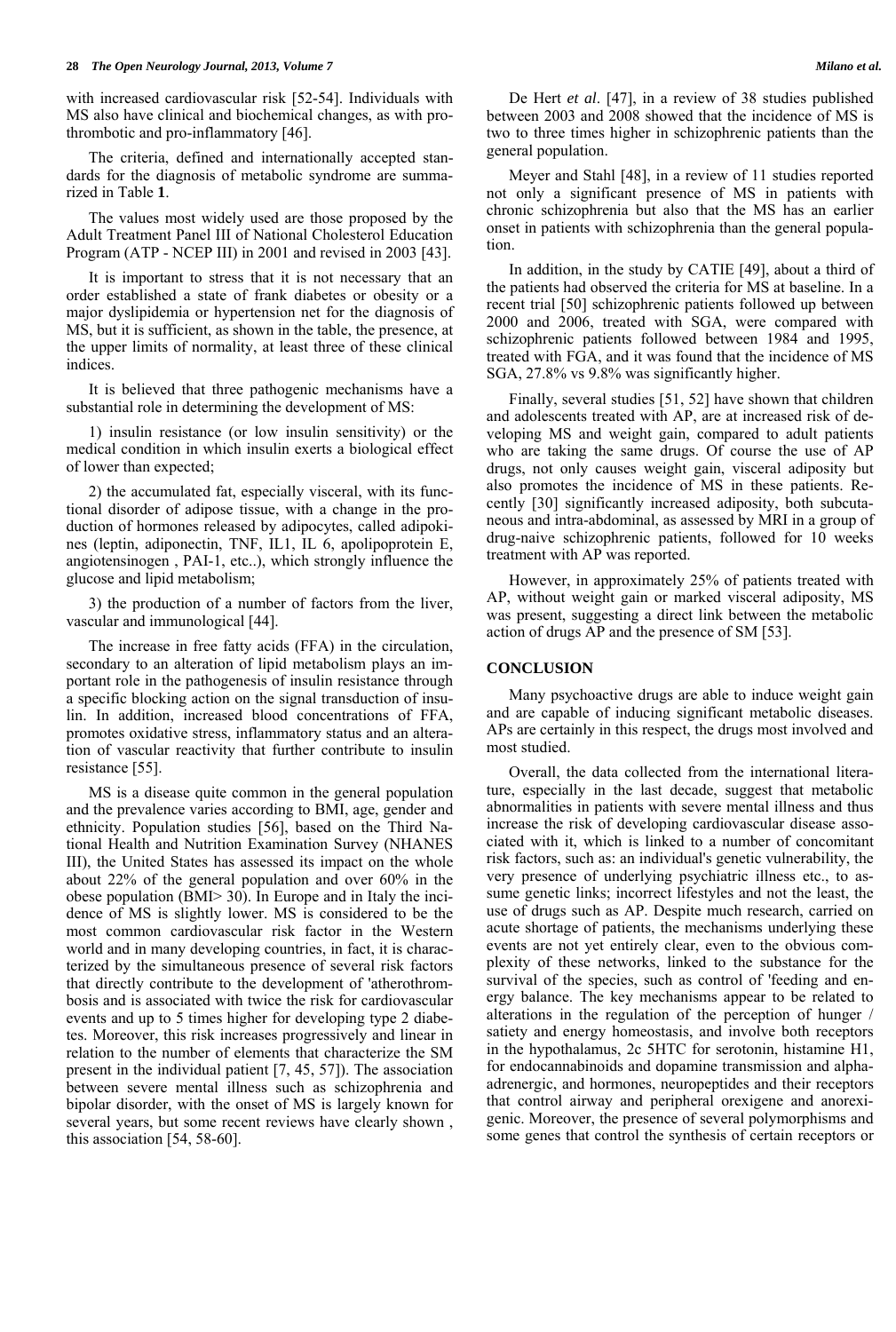# **Table 2. Screening Metabolic Parameters in Patients Treatmennt with Antipsychotic**

|                              | <b>Basal</b>              | $1^\circ$ Month | $2^{\circ}$ Month | $3^\circ$ Month | Each 3 Month              | <b>Each Year</b>          |
|------------------------------|---------------------------|-----------------|-------------------|-----------------|---------------------------|---------------------------|
| Medical History*             | $\mathbf X$               |                 |                   |                 |                           |                           |
| $\mathrm{BMI}^\circ$         | $\mathbf X$               | $\mathbf X$     | $\mathbf X$       | X               | $\boldsymbol{\mathrm{X}}$ |                           |
| Waist                        | $\mathbf X$               |                 |                   | X               | $\boldsymbol{\mathrm{X}}$ |                           |
| Glucose                      | $\mathbf X$               |                 |                   | $\mathbf X$     | $\boldsymbol{\mathrm{X}}$ |                           |
| HDL                          | $\mathbf X$               |                 |                   | $\mathbf X$     |                           | $\mathbf X$               |
| Tryglycerides                | X                         |                 |                   | X               | $\boldsymbol{\mathrm{X}}$ | $\boldsymbol{\mathrm{X}}$ |
| Prolactin                    | X                         | $\mathbf{X}$    |                   | X               | $\mathbf{X}$              |                           |
| TSH FT4                      | $\boldsymbol{X}$          |                 |                   |                 |                           | $\boldsymbol{\mathrm{X}}$ |
| <b>Blood Pressure</b>        | $\mathbf X$               |                 | $\mathbf X$       | $\mathbf X$     | $\boldsymbol{\mathrm{X}}$ |                           |
| $\text{ECG}^{\circ\circ}$    | $\mathbf X$               |                 |                   |                 | $\mathbf X$               |                           |
| Serum electrolytes $^\wedge$ | $\boldsymbol{\mathrm{X}}$ |                 | $\mathbf X$       | $\mathbf X$     | $\boldsymbol{X}$          |                           |

\* Family Medical history for obesity, diabetes, obesity, hyperlipidemia, menstrual disorders, sexual dysfunction and heart disease

° Body Mass Index (weight in kg / height in meters squared)

° ° ECG with specific timelines for the QTc interval

^ Serum electrolytes: Sodemare, serum potassium, calcium, Cloremia

transporter, is associated with increased susceptibility to weight gain and metabolic syndrome.

 Many studies, mostly of drug epidemiology and genomic medicine will be needed in the near future to differentiate even more specifically between the drugs ability to induce metabolic changes and especially to evaluate the influence on the individual patient in the treatment of certain confounding variables, such as family history and personal experience for cardiovascular and metabolic diseases, lifestyle, type and stage of basic psychiatric illness, the use of previous treatments, comorbid somatic and mental el 'presence of several treatments.

 In conclusion, all the AP, with a prevalence of SGA on FGA, can increase metabolism and thus the cardiovascular risk ,and therefore it is necessary that clinicians should always take into account these possible adverse effects of treatment. Therefore, to maintain physical health it is also necessary to monitor metabolic parameters (Table **2**) in all patients treated with the AP, even in the absence of marked overweight or obesity; encourage and support patients adopt healthy life styles and a healthier eating, or use psychoeducational interventions, including medication, if necessary, to minimize the metabolic events related to the use of AP. Threfore, it is recommanded to select the drug when the patient's clinical condition permits, the AP with the least impact on drug metabolism and, finally, consider the physical health of patients with mental illness as an integral part of patient care, actively collaborating with other health care facilities, such as primary care and specialist.

# **CONFLICT OF INTEREST**

 The authors confirm that this article content has no conflicts of interest.

# **ACKNOWLEDGEMENT**

None Declared.

# **REFERENCES**

- [1] Dickerson FB, Brown CH, Kreyenbulh JA. Obesity among individuals with serious mental llness. Acta Psychiatr Scand 2006; 113 (4): 306-13.
- [2] Ryan MC, Flanagan S, Kinsella U. Atypical antipsychotics and visceral fat distribution in first episode, drug-naïve patients with schizophrenia. Life Sci 2008; 74:1999-2008.
- [3] Connolly M, Kelly C. Lifestyle and physical health in schizophrenia. Adv Psychiatr Treat 2005; 11:125-32.
- [4] WHO. Obesity: preventing and managing the global epidemic. 2000; WHO Technical Report Series, number 894, Geneva: WHO 2000
- [5] Haslam DW, James WPT. Obesity. Lancet 2005; 366:1197-209.
- [6] Kenchaiah S, Gaziano JM, Vasan RS. Impact of obesity on the risk of heart failure and survival after onset of heart failure. Med Clin North Am 2004; 88: 1273-94.
- [7] Lakka HM, Laaksonen DE, Lakka TA. The metabolic syndrome and total and cardiovascular disease mortality in middle-aged men. JAMA 2002; 288: 2709-16.
- [8] Herva A, Laitinen J, Miettunen J. Obesity and depression. Int J Obes 2006; 30:520-7.
- [9] Puhl RM, Henderson KE, Bronwell KD. Social consequences of obesity. In: Kopelman PG, Catergon ID, Dietz WH, Eds Clinical obesity. 2nd ed. Oxford: Blackwell Publishing 2005; pp. 29-45.
- [10] Reist C, Mintz J, Alberts L. Second-generation antipsychotic exposure and metabolic- related disorders in patients with schizophrenia: an observational pharmacoepidemiology study from 1988 to 2002. J Clin Psychopharmacol 2007; 27:46-51.
- [11] Reynolds GP, Hill MJ, Kirk SL. The 5-HT2c receptor and antipsychotic induced weight gain: mechanism and genetics. J Psychopharmacol 2006; 20:15-8.
- [12] Deng C, Weston-Geeen C, Huang XF. The role histaminergic H1 and H3 receptors in food-intake: a mechanism for atypical antipsychotic-induced weight gain ? Prog Neuropsychopharmacol Biol Psychiatry 2010; 34:1-4.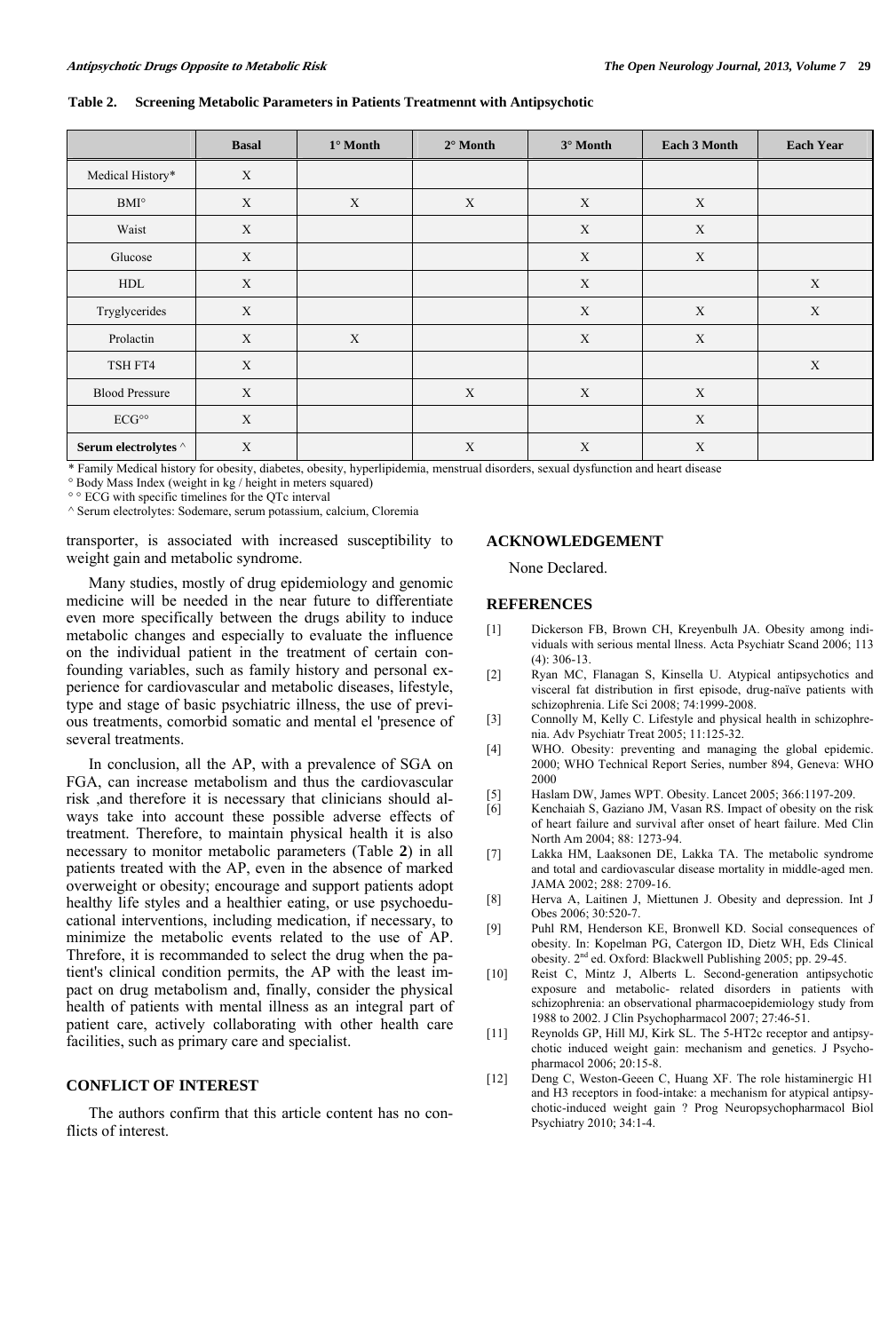#### **30** *The Open Neurology Journal, 2013, Volume 7 Milano et al.*

- [13] Rege S. Antipsychotic induced weight gain in schizophrenia: mechanism and management. Aust N Z J Psychiatry 2008; 42: 369- 81.
- [14] Virk S, Schwartz TL, Jindal S. Psychiatric medication induced obesity: an aetiological review. Obes Rev 2004; 5:167-70.
- [15] McQuade RD, Stock E, Marcus R. A comparasion of weight change during treatment with olanzapine or aripiprazole: results from a randomized, double-blind study. J Clin Psychiatry 2004; 65:47-56.
- [16] Holt RI, Peveler RC. Obesity, serious mental illness and antipsychotic drugs. Diabetes Obes Metab 2009; 11: 665-79.
- [17] Zinnerman U, Kraus T. Epidemiology, implications and mechanisms underlying drugs-induced weight gain in psychiatric patients. J Psychiatr Res 2003; 37:193-220.
- [18] Alvarez-Jimenez M, Gonzales-Blanch C, Crespo-Facorro B. Antipsychotic-induced weight gain in chronic and first-episode psychotic disorders. A systematic critical reappraisal. CNS Drugs 2008; 22 (7): 547-62.
- [19] Gentile S. Contributing factors to weight gain during long-term treatment with second-generation antipsychotics. A systematic appraisal and clinical implications. Obes Rev 2009; 10:527-42.
- [20] Han L, Deng C, Burne THJ. Short- and long- term effects of antipsychotics drugs treatment on weight gain and H1 receptor expression. Psychoneuroendocrinology 2008; 33: 569-80.
- [21] Reynolds GP, Kirk SL Metabolic side effects of antipsychotic drug treatment – pharmacological mechanisms Pharm Ther 2010; 125: 169-79.
- [22] Osborne DP, Levy G, Nazareth I. Relative risk of cardiovascular and cancer mortality in people with severe mental illness from the United Kingdom's general practice research database. Arch Gen Psychiatry 2007; 64 (2): 242-9 .
- [23] Meier U, Gressner AM Endocrine regulation of energy metabolism: review of phatobiochemical and clinical chemical aspects of leptin, ghrelin, adiponectin and resistin. Clin Chem 2004; 50 (9): 1511-25.
- [24] Ellingrod VL; Bishop JR, Moline J. Leptin and leptin receptor gene polimorphisms and increase in body masss index from olanzapina treatment in persons with schizophrenia. Psychopharmacol Bull 2007; 40:57-62.
- [25] Popovic V, Doknic M, Marie N. Change in neuroendocrine and metabolic hormones induced by atypical antipsychotic in normalweight patients with schizophrenia. Neuroendocrinol 2007; 85: 249-56.
- [26] Muraschita M, Kusumi I, Inoue T. Olanzapine increases plasma ghrelin level in patients with schizophrenia. Psychoneuroendocrinol 2005; 30: 106-10.
- [27] Correll CU. Weight gain and metabolic effects of mood stabilazers and antipsychotics in pediatric bipolar disorder: a systematic review and pooled analysis of short-term trials. J Am Acad Child Adolesc Psychiatry. 2007; 46 (6): 687-700.
- [28] Saha S, Chant D, McGrant J. A systematic review of mortality in schizophrenia: is the differential mortality gap worsening over time? Arch Gen Psychiatry 2007; 64 (10):1123-31.
- [29] Correll CU, Malhorta AK. Pharmachogenetic of antipsychoticinduced weight gain. Psychopharmacol 2004; 174 (4): 477-89.
- [30] Zhang ZJ, Yao ZJ, Liu W. Effects of antipsychotics on fat deposition and changes in leptin and insulin levels. Magnetic resonance imaging study of previously untreated people with schizophrenia. Br J Psychiatry 2004; 184: 58-62.
- [31] Sentissi O, Epelbaum J, Oliè JP, Poirier MF. Leptin and ghrelin levels in patients with schizophrenia during different antipsychotics treatment: a review. Schizphr Bull 2008; 34 (6): 1189-99.
- [32] Monteleone P, Fabrazzo M, Tortorella A, La Pia S, Maj M . Pronounced, early increase in circulating leptin predicts lower weight gain during clozapine treatment. J Clin Psychopharmacol 2002; 22: 424-6.
- [33] Mulder H, Franke B.Van Der Beek AA. The association between HTR2c gene polymprphism and metabolic syndrome in patients with schizophrenia. J Clin Psychopharmacol 2007; 27: 238-343.
- [34] Mandelli V, Pariante C. Metabolic syndrome and obesity in psychosis: the possible mechanisms. Obes metab 2008; 4: 59-64.
- [35] Bozina N, Medved V, Kuzman MR. Association study of olanzapina-induced weight gain and therapeutic response with SERT gene polymorphism in female schizophrenic patients. J Psychopharmacol 2007; 21: 728-34.
- [36] Chagnon YC. Susceptility genes for the side effects of antipsychotics on body weight and obesity. Curr Drug Targets 2006; 7: 1681- 95.
- [37] Muller DJ, Kennedy JL. Genetics of antipsychotic treatment emergent weight gain in schizophrenia. Pharmacogenomics 2006; 7: 863-87.
- [38] Templeman LA, Reynold GP, Arranz B, San L. Polymorphism of 5-HT2c receptor and leptin genes are associated with antipsychotic drug-induced weight gain in Caucasian sujet with a first-episode psychosis. Pharmachogenet Genomics 2005; 15 (4):195-200.
- [39] Tiwari AK, Zai CC, Likhodi O. A common polymorphism in the cannabinoid receptor 1 (CNR1) gene is associated with antipsychotic-induced weight gain in schizophrenia. Neuropsychopharmacology 2010; 35 (6): 1315-24.
- [40] Liu YR, Loh EW, Lan TH. ADRA1A gene is associated with BMI in cronic schizophrenia patients exposed to antipsychotics. Pharmacogenomics J 2010; 10 (1): 30-9.
- [41] Baptista T, Lacruz A, De Mendoza S. Body weight gain after administration of antipsychotic drugs: correlation with leptin, insulin and reproductive hormones. Pharmacopsychiatry 2000; 33: 81-8.
- [42] Milano W, D'Acunto CW, Capasso A. Recent clinical aspects of hyperprolactinaemia induced by antipsycgotics. Rev Recent Clin Trials 2011; 6 (1):1-13.
- [43] Expert panel on detection, evaluation and treatment of high blood cholesterol in adults. Executive summary of the third report of National Cholesterol Education Program (NCEP) (Adult Treatment Panel III). JAMA 2001; 285: 2486-97.
- [44] Alberti KG, Zimmer P, Shaw J. The IDF Epidemiology Task force Consensus Group. The Metabolic Syndrome: a new worldwide definition. Lancet 2005; 366:1059-62.
- [45] Hanson RL, Imperatore G, Bennet PH, Knowlwr W. Components of metabolic syndrome and incidence of type 2 diabetes. Diabetes 2002; 51: 3120-7.
- [46] Pramyothin P, Khaodhiar L .Metabolic syndrome with the atypical antipsychotics. Curr Opin Endocrinol Diabetes Obesity 2010; 17: 460-66.
- [47] De Hert M, Schreurs V, Vancampfort D. Metabolic syndrome in people with schizophrenia: a review. World Psychiatry 2009; 8:15- 22.
- [48] Meyer JM, Sthal SM. The metabolic syndrome and schizophrenia Acta Psychiatr Scand 2009; 119: 4-14.
- [49] Patel JK, Buckley PF, Woolson S. Metabolic profiles of secondgeneration antipsychotic in early psychosis: findings from the CA-TIE study. Schizophr Res 2009; 111: 9-16.
- [50] De Hert M, Hanssens L, Wampers M . Prevalence and incidence rates of metabolic abnormalities and diabetes in prospective study of patients treated with second-generation antipsychotics Schizphr Bull 2007; 33: 560-4.
- [51] Correl CU. Assessing and maximizing the safety and tolerability of antipsychotics used in the treatment of children and adolescents. J Clin Psychiatry 2008; 69 (4):26-36.
- [52] Kumra S, Oberstar JV, Sikich L. Efficacy and tolerability of second-generation antipsychotics in children and adolescents with schizophrenia. Schizophr Bull. 2008; 34:60-71.
- [53] Newcomer JW. Second generation (atypical) antipsychotics and metabolic effects. A comprehensive literature review. CNS Drugs 2004; 19 (1): 1-93.
- [54] Monteleone P, Martiadis V, Maj M. Management of schizophrenia with obesity, metabolic and endocrinological disorders. Psychiatr Clin N Am 2009; 32: 775-94.
- [55] Dandona P, Aljada A, Chaudhuri A. Metabolic Syndrome: a comprehensive perspective based on interactions between obesity, diabetes and inflammation. Circulation. 2005; 111: 1448-54.
- [56] Maayan L, Correll CU. Management of antipsychotic-related weight gain. Expert Rev Neurother 2010; 10 (7): 1175-200.
- [57] American Diabetes Association; American Psychiatric Association; American Association of Clinical endocrinologists; North American Association for Study of Obesity. Consensus development con-